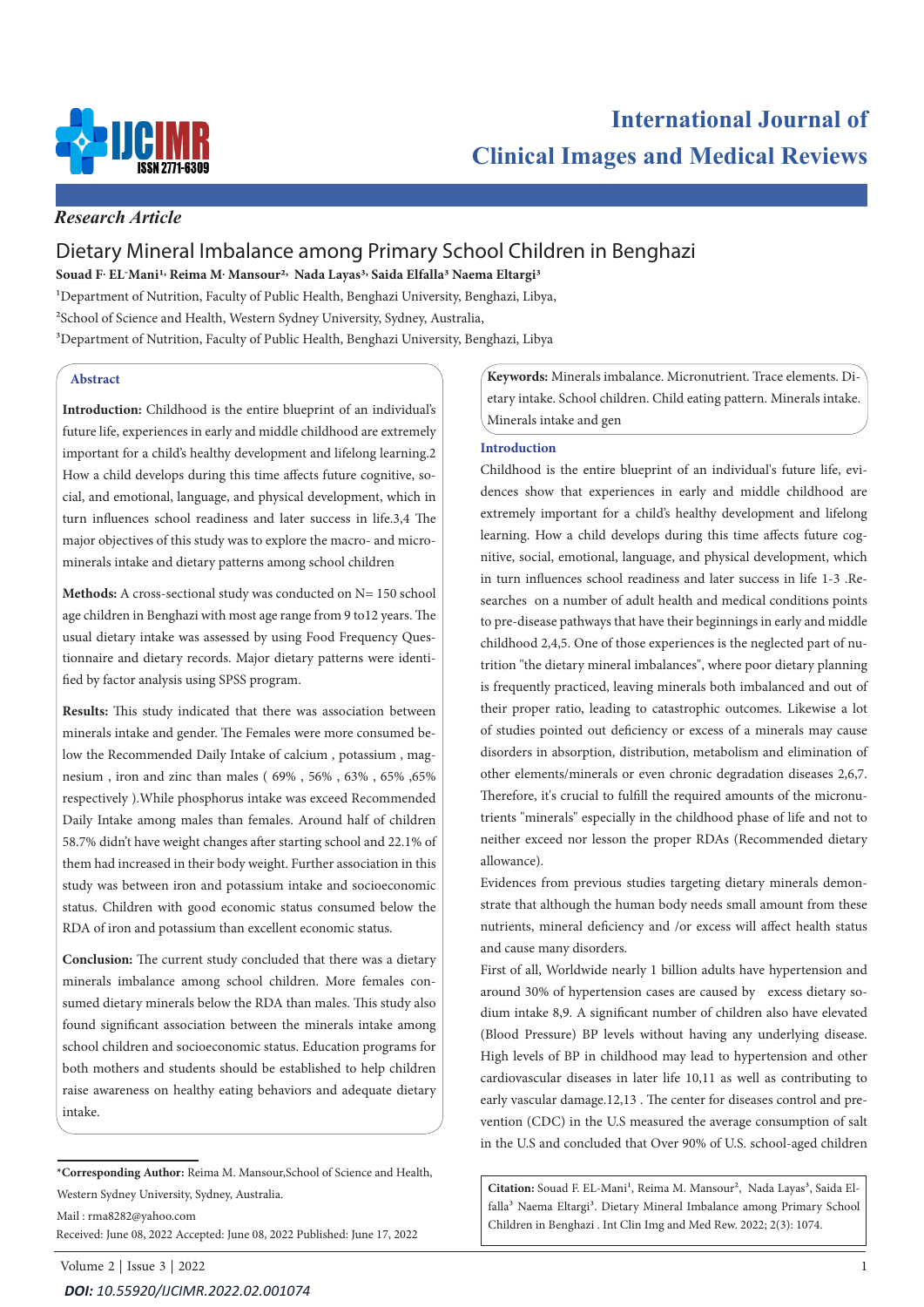and adolescents consume too much sodium 14 with more than three fourths of sodium intake estimated to come from commercially processed packaged and restaurant foods 15. In addition, two previous studies were conducted in Australia and Iran found that 87% and 70% of school children consumed exceed recommended level intake of sodium, respectively 16,17 and 48% of this consumption coming mostly from ultra-processed food16.

Moreover, in the fact of the metabolic reaction, excess dietary phosphorus intake interfere with calcium absorption. Asurvey in Greece aimed to record the food habits and nutrient intake of Greek children (1936 children aged 2–14 years old) resulted with 100% of children had phosphorus intake two to four times greater than the RDA. Their Ca:P ratio intake was below the safe levels and showed a progressive decrease with age18. A case-control study was conducted in Mexico also indicated that a significant negative correlation ( $r = -0.41$ ; p <0.001) between the serum Ca level and the number of bottles of soft drink consumed each week. This study found 66.7% of children with hypocalcemia cases drunk more than four bottles of soft drink per week19.

There are evidences from literature review demonstrated that most of school age children have calcium and vit D deficiency. 20,21 Previous study indicated that only 12% of students consumed the recommended adequate intake of calcium (1300mg/day), and 16% of them consumed vitamin D at the daily recommended level (200 IU/day). There was also significant relation between sex and socioeconomic status and calcium intake among school children. Boys had a significantly higher mean daily calcium intake than girls , and children with high income were more consuming calcium and vitamin D than those with low income. 21 Eating breakfast and physical activity were other factors related to daily calcium and vitamin D intake.

In several epidemiological studies confirmed that selenium deficiency cause several serious short and long- term medical implications, 22- 30. A number of studies targeted children found that dietary selenium intake was lower than their RDA . 31,32 a Cross sectional study was conducted on 573 Madrid school children aged 8 - 13 years indicated that low selenium intake along with its relationship with the rising epidemic "childhood obesity". Children with excess of weight (BMI>P85) had lower serum selenium concentrations than those of normal weight (64.6  $\pm$  16.8 μg/L compared to 75.3  $\pm$  12.2 μg/L; p < 0.001). This situation could be more evident in children with central adiposity where they will experience Lower immunity, lower growth and repair. 31 A Chinese study have also proved that selenium's association with children's cardiac health. Keshan disease was Endemic in children aged 2–10 years and in women of childbearing age, this disease occurs in selenium-deficient areas.33

Additionally, Iron deficiency anemia related to some diseases and deficient in some vitamin in school children are also proved . Data from previous study was conducted in Alaska on 700 school age children confirmed that the high prevalence of iron deficiency persists among children.34 This study also showed that active Helicobacter pylori infection was independently associated with iron deficiency. Moreover , Previous studies confirmed that there strong relationship between iron and zinc in case of deficiency in children, and these studies also recommended that children should be consuming supplementation

to improve their health.35,36. A cross-sectional study was conducted in East Iran showed that Zinc deficiency was common in elementary school children. 35

There are a number of studies indicated that a lack of magnesium in diet associated with some diseases and psychological disorder. Longitudinal cross sectional showed that low magnesium intake was associated with decreased lung function, especially for flows among girls with asthma. Boys also showed decreased forced vital capacity with low magnesium intake.37 Cohort Study applied on 2,566 children aged 11–19 years who attended schools in 12 southern California communities during 1998–1999 indicated that low magnesium intake is prevalent in the general population of children, and the lung function deficits associated with low magnesium may have a substantial impact on respiratory health at the population level.38 Furthermore, a cross-sectional study in Virginia demonstrated that obese children have lower serum magnesium concentrations than lean children and was associated with insulin resistance IR is present during childhood.39

There strong evidences that mineral imbalance among children affect the education level and academic achievement in school. A cohort study included 1656 Chinese, was examined the relationship between serum copper levels and memory status in children aged 10–14 years. This study found that copper has been linked to brain function and cognitive performance in humans.40 Another follow up study carried on 256 children in Denizli city center found that the serum levels of copper, cadmium and lead were significantly higher in children with adequate intake of RDA than those off controls. 41

In the meta-analyses of three randomized controlled trials with five comparisons in children, increased potassium intake decreased systolic blood pressure and diastolic blood pressure. Another study, a cohort study, resulted in that potassium intake was inversely related to the rate of increase in blood pressure over a seven year period; the highest third of potassium intake had lower increase in blood pressure than the lowest third. Other studies also linked its high intake with lower stroke incidents.42 Moving toward respiratory health a crosssectional study among 2593 males subjects aged 9 to 16 years was conducted in (Italy) showed that personal table salt use is related to an increased prevalence of bronchial symptoms in males; also, bronchial responsiveness appears to increase with higher potassium excretion in males. 43 As for its intake multiple studies revealed that potassium is neglected, one cross-sectional study, which was conducted on elementary school children (8–10 year olds), in Portugal reported a low compliance of potassium intake recommendations in. 44

The importance of this study comes from, the impact of dietary mineral intake, and the fact that this study is the first study on mineral imbalances among school age children in Benghazi specially designed to analyze their meals , assess dietary minerals intake, evaluate their effects on life style behavior, school achievement and on overall health and to study any factors leading to this mineral imbalance, and eventually to set a database for other studies on related topics.

### **Methodology**

A cross-sectional study was conducted by multistage, stratified random sampling on n=15 primary schools of Benghazi city, Libya in the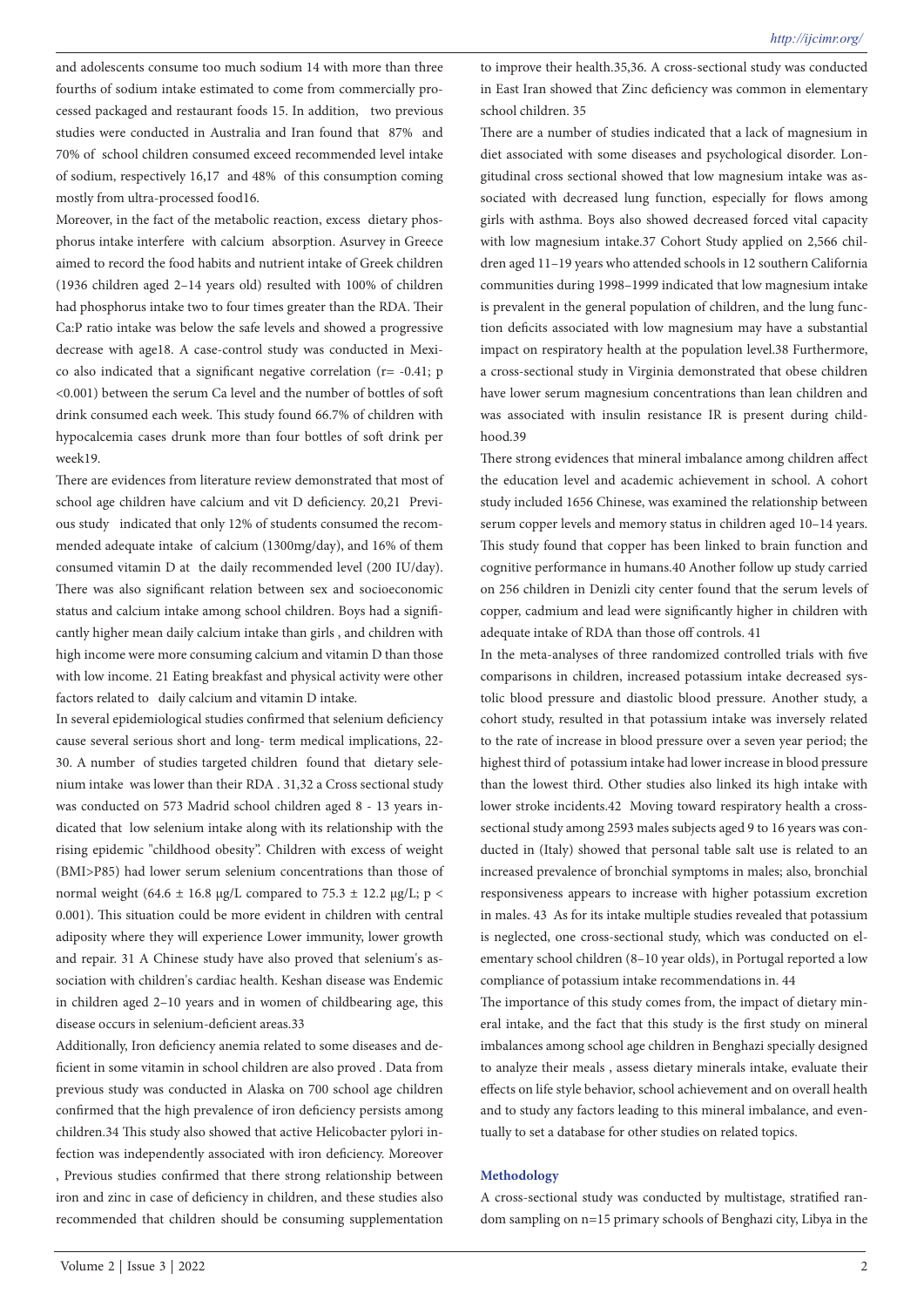period between 1st of January to the 15th March 2020. To examine the minerals dietary intake, along other dietary factors, a total of n= 250 schools children aged 5-12 years old who attended both (private and public ) schools were recruited to complete a questionnaire. A total of n= 250 students of both sexes were received a questionnaire, 70 of children were excluded because their parents did not return the questionnaire, and 30 of them were eliminated because of recall and information bias , finally n=150 of children were included (46% boys and 54% girls)

# **Questionnaire:**

The questionnaire for this study was based on 21 items divided into 6sections. The first section was about demographics and personal information about school children and their parents which included age, sex , educational level , occupation , income , and number of children. The second section was asked about the health status of children and their medical history. In the next section was examined the changes in health status of children after starting school and their academic achievement. The fourth section was about eating habits, practicing and level of activity of children. The following section was included weight and height measurements and laboratory investigation. The last section included a whole page of instructions for the caregivers as a reminder and to follow prior a 3-day diary record to choose one complete day for analysis and FFQ as well as timing of consumption of meals.

#### **Measurement:**

Weight and height was measured by the researchers. Height was measured to the nearest 0.1cm using standard calibrated scale attached to the balance against wall. Weight was measured to the nearest 0.2kg using weighting machine. During measuring body weight, participants were wearing light clothes and thin socks or bare feet, BMI was computed as body weight in (Kg) divided by body height in (m) squared and the body mass index was interpreted by comparison with CDC growth chart ( weight for age and height for age ) . In this study also were used food composition table for analysis of meals and few of them by USDA45 (in the case of absence of some meals in food composition table). More than 750 meals were analyzed , including more than 1000 food items to determine minerals levels (sodium ,potassium , calcium, zinc, iron , magnesium, copper, phosphorus and selenium), and compared them with FDA's RDAs. Children then were categorized into three groups that include , consumed less than the recommendation (below the RDA) , more than the recommendation (exceeds the RDA) and among the recommendation if their intake was near of recommendation.

### **Statistical analysis:**

The Statistical Package for the Social Sciences (SPSS) version 26 was used to analyze the data. Descriptive statistical tests were conducted to make comparison including frequencies and Chi square test with (95%) confidence interval .One sample t test was used to test differences between minerals intake and recommended dietary allowance ( RDA ). All p values <0.05 were considered statistically significant. **Ethical statement:** 

This study was approved by university of Benghazi and all questionnaires were anonymous and unidentified to ensure the confidentiality of collected information. All parents or persons responsible for each participating child provided written consent for inclusion in the study.

#### **Results**

#### **Demographical characteristics of children:**

The study targeted  $N= 150$  school age children (46% boys and 54%) girls) with most distributed age range from 9-12 years. Most of children were at fourth and sixth years of their study. More than half of participants (56%) were with very good socioeconomic status (SES), and the majority of parents' children were employed ( 95.3% of fathers and 60.7% of mothers). Most of fathers' and mother's children had graduated level of education, 78.7% and 82.7% respectively. See table 1

|                | $\frac{0}{0}$ |
|----------------|---------------|
|                |               |
| 69             | 46%           |
| 81             | 54%           |
|                |               |
| 20             | 13.3%         |
| 29             | 19.3%         |
| 53             | 35.3%         |
| 48             | 32%           |
|                |               |
| 21             | 14%           |
| 10             | 6.7%          |
| 23             | 15.3%         |
| 40             | 26.7%         |
| 25             | 16.7%         |
| 31             | 20.7%         |
|                |               |
|                | 18%           |
| 84             | 56%           |
| 39             | 26%           |
|                |               |
| 143            | 95.3%         |
| 1              | 0.7%          |
| 1              | 0.7%          |
| 5              | 3.3%          |
|                |               |
| 91             | 60.7%         |
| 59             | 39.3%         |
|                |               |
|                |               |
| 28             | 18.7%         |
| 118            | 78.7%         |
| $\overline{4}$ | 2.7%          |
|                |               |
| 25             | 16.7%         |
| 124            | 82.7%         |
| 1              | 0.7%          |
| 150            | 100           |
|                | N<br>27       |

#### **Medical and family history of children:**

Regarding to medical history of children, more than half of them (54.7%) had dental disease whereas only 7.3% had bone diseases. Most of children had hypertension and diabetes in their family history with similar percentage (63.8%), and only 17.4% had family history with osteoporosis. See table 2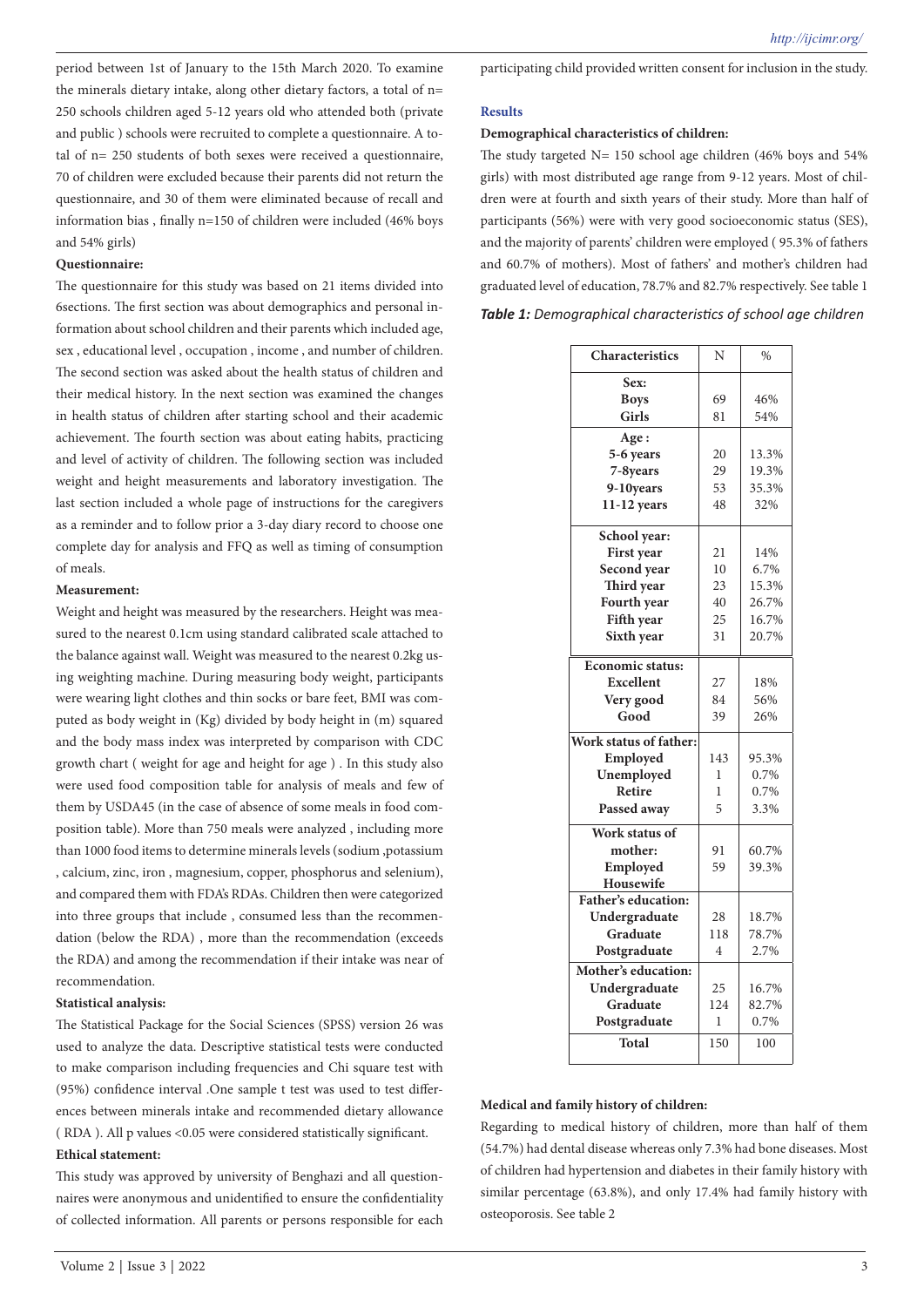| <b>History</b>           | <b>Frequency N</b> | Percentage % |
|--------------------------|--------------------|--------------|
| Medical history:         |                    |              |
| <b>Bone diseases</b>     | 11                 | 7.3%         |
| <b>Dental diseases</b>   | 82                 | 54.7%        |
| Others                   | 5                  | 3.3%         |
| No diseases              | 52                 | 34.7%        |
| <b>Family history:</b>   |                    |              |
| Hypertension             | 95                 | 63.8%        |
| <b>Heart diseases</b>    | 44                 | 29.7%        |
| <b>Diabetes</b>          | 95                 | 63.8%        |
| <b>Osteoporosis</b>      | 26                 | 17.4%        |
| <b>Kidney diseases</b>   | 23                 | 15.4%        |
| Irritable bowel syndrome | 52                 | 35.4%        |
| others                   | 5                  | 3.3%         |

*Table2 : Description of medical and family history of children*

**The changes in health status and academic achievement of children:**

Table 3 shows that the majority of parents 93.3% stated that the health status of their children did not change after starting school. Most of children 80% did not have changes in their attention and focusing in the class. More than half of students 66.6% had excellent level of academic achievement. There is no association between dietary minerals intake of children and their attention in class and academic achievement ( p.value < 0.05) in regarding to weight changes, a round half of children 59.4% didn't have weight changes after starting school and, 22% of them had increased in their body weight.

*Table 3: The changes in health status and academic achieve- ment of children after starting school*

| The changes                    |     | Frequency N Percentage % |  |
|--------------------------------|-----|--------------------------|--|
| Child health changes:          |     |                          |  |
| <b>Yes</b>                     | 10  | 6.7%                     |  |
| No                             | 140 | 93.3%                    |  |
| Child attention and focusing:  |     |                          |  |
| <b>Yes</b>                     | 30  | 20 %                     |  |
| No                             | 120 | 80%                      |  |
| Level of academic achievement: |     |                          |  |
| Excellent                      | 100 | 66.6%                    |  |
| Very good                      | 35  | 23.4%                    |  |
| Good                           | 14  | 9.4%                     |  |
| Low                            | 1   | 0.6%                     |  |
| Child weight changes           |     |                          |  |
| Yes, increased                 | 33  | 22%                      |  |
| Yes, decreased                 | 28  | 18.6%                    |  |
| Didn't change                  | 89  | 59.4%                    |  |
|                                |     |                          |  |

# **BMI and physical activity distribution of children:**

According to body mass index (BMI) classification, this study found that less than half of school children 46% had a normal weight with similar distribution among males and females (23%) . On other hand, females as compared with males had more distribution of underweight (11%, 6% respectively). See figure 1 In addition, more than half of children 64% had active level of physical activity and only 3% of them did not have any activity in their life. See figure 2

# **Mineral intake among school age children**

Table 5 indicates that the mean intake of calcium, potassium, magnesium, selenium , and zinc among children was significant lower than recommended dietary allowances (RDA) (1225mg, 2305mg,



*Figure 1: The Body Mass Index of school age children*



*Figure 2: Description of physical activity among school age children*

| <b>Table 5:</b> Major and micro-minerals consumption by school age |  |
|--------------------------------------------------------------------|--|
| children                                                           |  |

| <b>Minerals</b>        | Mean  | Standard  | <b>RDA</b> | <b>P</b> .value |
|------------------------|-------|-----------|------------|-----------------|
|                        |       | deviation |            |                 |
| Calcium*mg/day         | 1225  | ±565      | 1300       | 0.000           |
| $Copper^{\ast}mg/day$  | 1.3   | ±1.35     | 0.9        | 0.000           |
| Sodium $\pi$ g/day     | 2903  | $\pm 602$ | 2300       | 0.000           |
| Potassium $\pi$ mg/day | 2305  | +867      | 4700       | 0.000           |
| Phosphors mg/day       | 1239  | ±534.2    | 1250       | 0.804           |
| Magnesium* mg/day      | 245.6 | ±100      | 420        | 0.000           |
| Iron mg/day            | 19    | $\pm 21$  | 18         | 0.295           |
| Selenium $*$ mcg/day   | 141.1 | ±109.6    | 420        | 0.000           |
| Zinc mg/day            | 10    | ±19       | 11         | 0.565           |

# *(\*) statistical difference p. value <0.05 by one sample T test.*

245.6mcg, 141.1mg respectively). In contrast, copper, sodium , and iron intake were significant higher than RDA. (1.3mg , 2905mg , and 19mg respectively). There was no significant relation between calcium, phosphors, iron and zinc intake and their RDA, p. value < 0.05.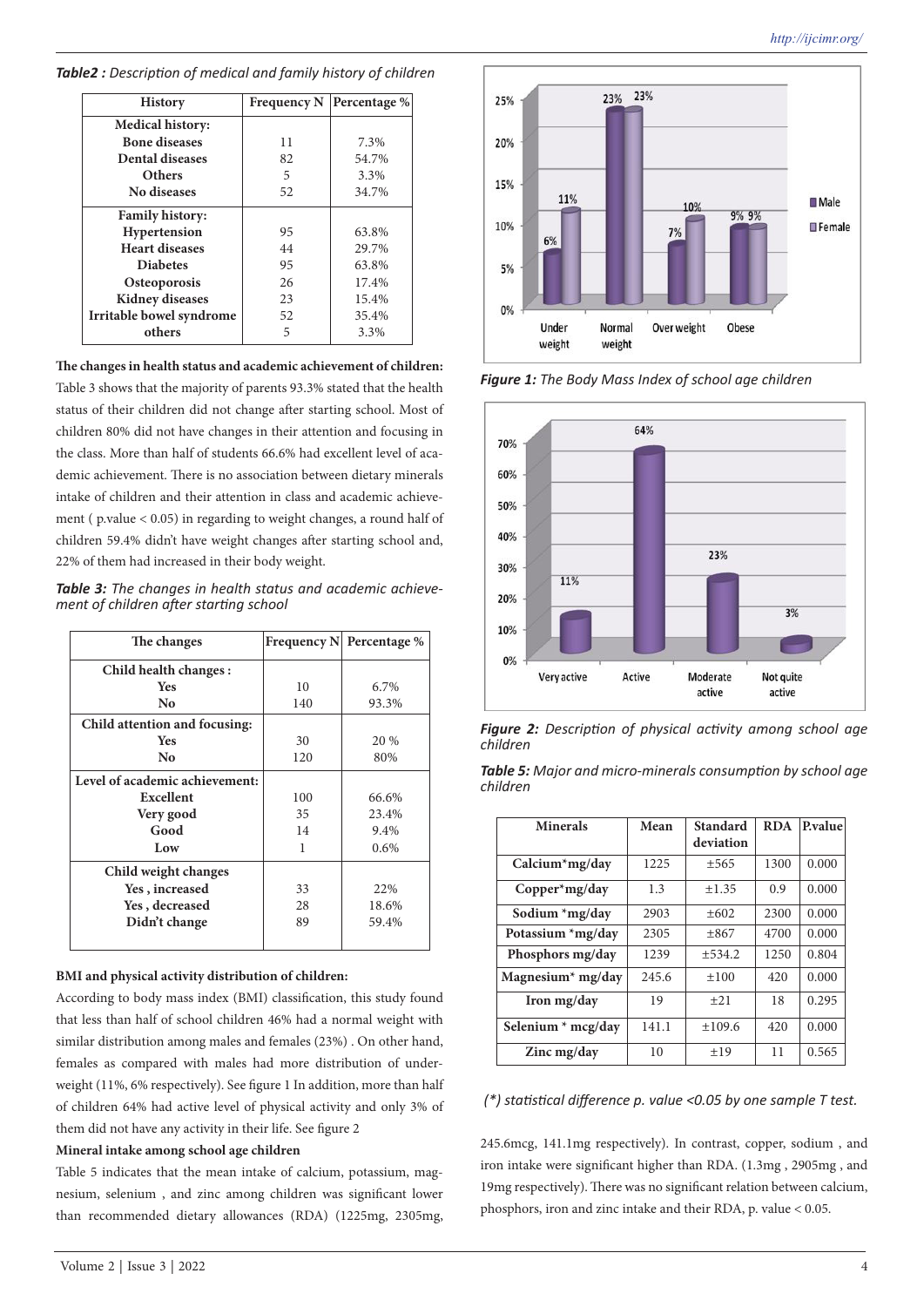# **The association between minerals intake and demographical factors:**

This study indicated that there was association between mineral intake and gender. The female were more consumed below RDA of daily calcium, potassium , magnesium , iron and zinc intake than male (69% vs 31%,p.value=0.01, 56% vs 44%, p.value = 0.04,63% vs 37%, p.value=0.039 , 65% vs 35% ,p value=0.04, and65vs 35, p.valu=0.001). While phosphors intake was exceed RDA among male than female (56% vs 44%, p.value 0.04 respectively). Interestingly, this study found that no significant relation between sodium and gender. However, both gender had exceed RDA of sodium intake (50% , p.value = 0.394). Further association was between iron and potassium intake *Table 6: the association between minerals intake and sex of school age children*

| <b>Minerals intake</b>    | <b>Sex</b> | P.value |       |
|---------------------------|------------|---------|-------|
|                           | Male       | Female  |       |
| Daily calcium intake: *   |            |         |       |
| <b>Exceed RDA</b>         | 60%        | 40%     | 0.01  |
| <b>Among RDA</b>          | 49%        | 51%     |       |
| <b>Below RDA</b>          | 31%        | 69%     |       |
| Daily sodium intake:      |            |         |       |
| <b>Exceed RDA</b>         | 50%        | 50%     |       |
| <b>Among RDA</b>          | 35%        | 65%     | 0.394 |
| <b>Below RDA</b>          | 40%        | 60%     |       |
| Daily potassium intake: * |            |         |       |
| <b>Among RDA</b>          | 77%        | 23%     | 0.04  |
| <b>Below RDA</b>          | 44%        | 56%     |       |
| Daily phosphors intake: * |            |         |       |
| <b>Exceed RDA</b>         | 56%        | 44%     | 0.04  |
| <b>Among RDA</b>          | 41%        | 59%     |       |
| <b>Below RDA</b>          | 37%        | 63%     |       |
| Daily magnesium intake: * |            |         |       |
| <b>Exceed RDA</b>         | 57%        | 43%     | 0.039 |
| <b>Among RDA</b>          | 50%        | 50%     |       |
| <b>Below RDA</b>          | 37%        | 63%     |       |
| Daily iron intake: *      |            |         |       |
| <b>Exceed RDA</b>         | 54%        | 46%     | 0.04  |
| <b>Among RDA</b>          | 49%        | 51%     |       |
| <b>Below RDA</b>          | 35%        | 65%     |       |
| Daily zinc intake: *      |            |         |       |
| <b>Exceed RDA</b>         | 71%        | 29%     | 0.001 |
| <b>Among RDA</b>          | 39%        | 61%     |       |
| <b>Below RDA</b>          | 35%        | 65%     |       |

*(\*) statistical difference p. value <0.05 by chi-square test*

|  |  |                                            |  | <b>Table 7:</b> The association between iron and potassium intake |  |
|--|--|--------------------------------------------|--|-------------------------------------------------------------------|--|
|  |  | and economic status of school age children |  |                                                                   |  |

| Minerals intake          | <b>Economic status</b> | <b>P</b> .value |       |       |
|--------------------------|------------------------|-----------------|-------|-------|
|                          | Excellent              | Good            |       |       |
| Daily potassiumintake: * |                        |                 |       |       |
| Among RDA                | 56%                    | 11%             | 33%   | 0.004 |
| <b>Below RDA</b>         | 15.6%                  | 58.8%           | 25.6% |       |
| Daily iron intake:*      |                        |                 |       |       |
| <b>Among RDA</b>         | 28%                    | 59%             | 13%   | 0.006 |
| <b>Below RDA</b>         | 15.4%                  | 42.1%           | 42.5% |       |

### *(\*) statistical difference p. value <0.05 by chi-square test*

and economic status. The consumption of iron and potassium were below RDA among children with good economic than children with excellent economic status (26% vs 16%, p.value=0.004, 42% vs 15%, p.value=0.006 respectively).

See table 6,7

### **Discussion**

The findings of this study revealed that most children have mainly dental caries and issues, and few of them had bone diseases. These health problems could be give indication to dietary minerals deficiency especially calcium intake. The results from other studies and surveys of this age group indicated children suffered from micronutrient imbalance (10-14,19,31,33,35,46). This is because those studies had cases with extreme imbalance issues and longer effect time. However , interventions must be conducted to prevent future health crisis that are most defiantly happening since this study found almost all parents and families of the student had severe health issues .

Unlike other studies47-50 indicated that school performance and child's attention and focus are effected by school's environment and nutrition of the child , majority of participants(66.4% and 79.7%) in this study did not show reduction in performance, focusing, attention yet, and that's due most likely to the early stage of inadequate intake and the low sample size, after a period of time , if students kept these imbalanced intakes and poor behavior it is almost guaranteed that their performance, focus, attention will get worse.

As for students overall health changes , this study results demonstrated no change in health , similar to most previous studies 51,52 which reported that schools actually either have no impact or improve the overall health of students, however that's only when schools had special nutrition related programs, and our study lacked important lab tests to ensure overall health due to information bias from participants, this study relied on the parents own point of view.

Furthermore, regarding weight changes the finding of this study, was that an appropriate percentage of the students weight had been influenced by school both gain and loss, confirming other studies 53,54 outcomes, indicating the need for intervention. Regarding students' BMI , this study found that half the students have a normal BMI for age ,with the rising numbers of both overweigh/obese and underweight of children. Similar to most studies 55-57 that concluded BMI for age of students changed throughout the years with rising numbers of both obesity and thinness. Similar to the majorities of previous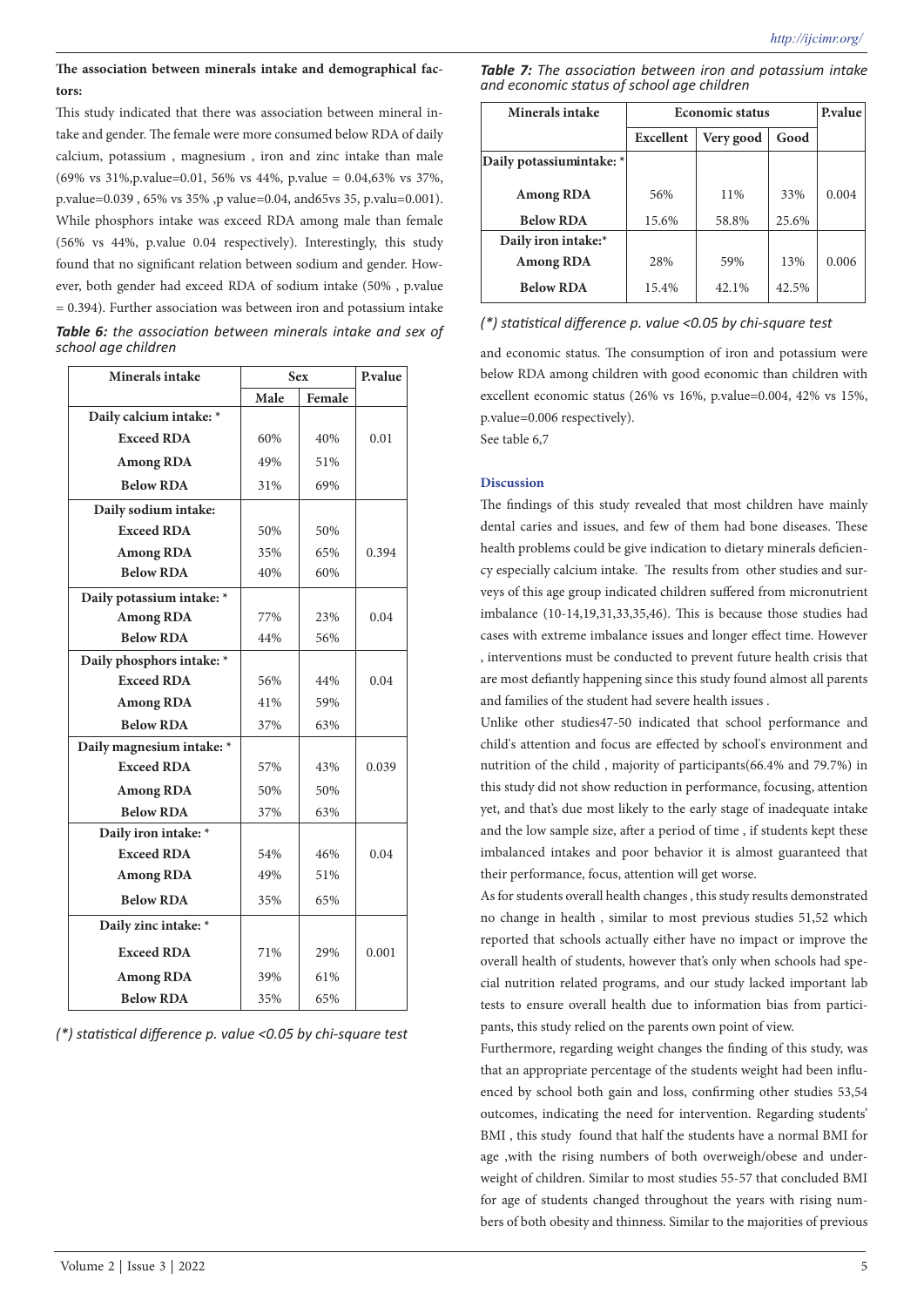studies, the current study indicated that the physical activity of children is active58.however this is according to the parents where they estimated the average time of their child's activity.

Regarding mineral intake , this study results match many other studies (59,14,15,16,25,60-63),, and surveys, where sodium and copper are being abused (with mean2903 mg/day p=0.000 <0.05) and (1.3mg/day p=0.000 <0.05) respectively. On the other hand, calcium, magnesium, potassium and selenium were neglected and under the RDA (1225mg/ day ,245.6mg/day ,2305mg/day and 141mcg/day all with p=0.000 < 0.05). Therefore, public health team should plan and prioritize these issues as they are urgent.

Furthermore, this study demonstrated relationships between sex and mineral intake have been established, which are nearly identical to other studies 64-67 around this subject. For calcium, potassium ,magnesium ,iron and lastly zinc , Females participants had very low intakes compared with males. With phosphorus, males exceeded intake. Sodium is the only mineral which had same results with both sexes abusing it. This needs to be solved immediately because females already represent a risk group (with higher susceptibility towards osteoporosis, infections, and growth problems), and females must maintain good health and nutritional status as they prepare for child bearing years.

In addition, some relationships has been observed between economic (good ,very good) status and potassium and iron consumption, as those two minerals are found predominantly in expensive foods such as fruits , vegetables and animal products respectively. This outcome corresponds to other studies about SES and mineral coverage. 68-70

### **Conclusion and Recommendation:**

The current study concluded that there was dietary mineral imbalance among school children, and females were more consumed below the RDA than males. This study found also significant association between the minerals intake among school children and socioeconomic status. Further investigation, surveys and biochemical testing must be done, for a more detailed research. Nutrition education programs targeting parents, teaching them basis of nutrition, which foods to buy, the essentials of fortified foods, reading packaged to check for high additives and sodium/phosphorus..etc. , along with teaching them how to prepare school meals and get involved as much as possible .School cafeterias should have certain policies and rules to ensure only healthy food is being served.

### **Reference**

- 1. Ogata BN, Hayes D. Position of the Academy of Nutrition and Dietetics: nutrition guidance for healthy children ages 2 to 11 years. Journal of the Academy of Nutrition and Dietetics. 2014 Aug 1;114(8):1257-76.
- 2. Shonkoff JP, Boyce WT, McEwen BS. Neuroscience, molecular biology, and the childhood roots of health disparities: building a new framework for health promotion and disease prevention. Jama. 2009 Jun 3;301(21):2252-9.
- 3. Liew J. Effortful control, executive functions, and education: Bringing self‐regulatory and social‐emotional competencies to the table. Child development perspectives. 2012 Jun;6(2):105-11.
- Schore AN. Affect regulation and the origin of the self: The neu-

robiology of emotional development. Florence KY: Psychology Press; 1999.

- 5. Harding JE. The nutritional basis of the fetal origins of adult disease. International journal of epidemiology. 2001 Feb 1;30(1):15- 23
- 6. Whitney EN, Rolfes SR, Turner LW. Understanding Nutrition: Study Guide. Wadsworth/Cengage Learning; 2011.
- 7. Rees EL, Campbell J. Patterns of trace minerals in the hair and relationship to clinical states. Journal of Orthomolecular Psychiatry, 1975: 4. 1975 Jan 1;53.
- 8. Kearney PM, Whelton M, Reynolds K, Muntner P, Whelton PK, He J. Global burden of hypertension: analysis of worldwide data. The lancet. 2005 Jan 15;365(9455):217-23.
- 9. Geleijnse JM, Kok FJ, Grobbee DE. Impact of dietary and lifestyle factors on the prevalence of hypertension in Western populations. The European Journal of Public Health. 2004 Sep 1;14(3):235-9.
- 10. Lurbe E, Cifkova R, Cruickshank JK, Dillon MJ, Ferreira I, Invitti C, Kuznetsova T, Laurent S, Mancia G, Morales-Olivas F, Rascher W. Management of high blood pressure in children and adolescents: recommendations of the European Society of Hypertension. Journal of hypertension. 2009 Sep 1;27(9):1719-42.
- 11. Rosner B, Cook NR, Daniels S, Falkner B. Childhood blood pressure trends and risk factors for high blood pressure: the NHANES experience 1988–2008. Hypertension. 2013 Aug;62(2):247-54.
- 12. Lai CC, Sun D, Cen R, Wang J, Li S, Fernandez-Alonso C, Chen W, Srinivasan SR, Berenson GS. Impact of long-term burden of excessive adiposity and elevated blood pressure from childhood on adulthood left ventricular remodeling patterns: the Bogalusa Heart Study. Journal of the American College of Cardiology. 2014 Oct 14;64(15):1580-7.
- 13. Li S, Chen W, Srinivasan SR, Berenson GS. Childhood blood pressure as a predictor of arterial stiffness in young adults: the Bogalusa Heart Study. Hypertension. 2004 Mar 1;43(3):541-6.
- 14. Carriquiry A, Moshfegh AJ, Steinfeldt LC, Cogswell ME, Loustalot F, Zhang Z, Yang Q, Tian N. Trends in the prevalence of excess dietary sodium intake—United States, 2003–2010. MMWR. Morbidity and mortality weekly report. 2013 Dec 20;62(50):1021.
- 15. McGuire S. Institute of medicine. 2010. strategies to reduce sodium intake in the united states. washington, DC: The national academies press.
- 16. O'Halloran SA, Grimes CA, Lacy KE, Nowson CA, Campbell KJ. Dietary sources and sodium intake in a sample of Australian preschool children. BMJ open. 2016 Feb 1;6(2):e008698
- 17. Mohammadifard N, Khosravi A, Esmaillzadeh A, Feizi A, Abdollahi Z, Salehi F, Sarrafzadegan N. Validation of simplified tools for assessment of sodium intake in Iranian population: rationale, design and initial findings. Archives of Iranian medicine. 2016 Sep 1;19(9):0-
- 18. Roma-Giannikou E, Adamidis D, Gianniou M, Nikolara R, Matsaniotis N. Nutritional survey in Greek children: nutrient intake. European Journal of Clinical Nutrition. 1997 May;51(5):273-85.
- 19. Mazariegos-Ramos E, Guerrero-Romero F, Rodríguez-Morán M, Lazcano-Burciaga G, Paniagua R, Amato D. Consumption of soft drinks with phosphoric acid as a risk factor for the development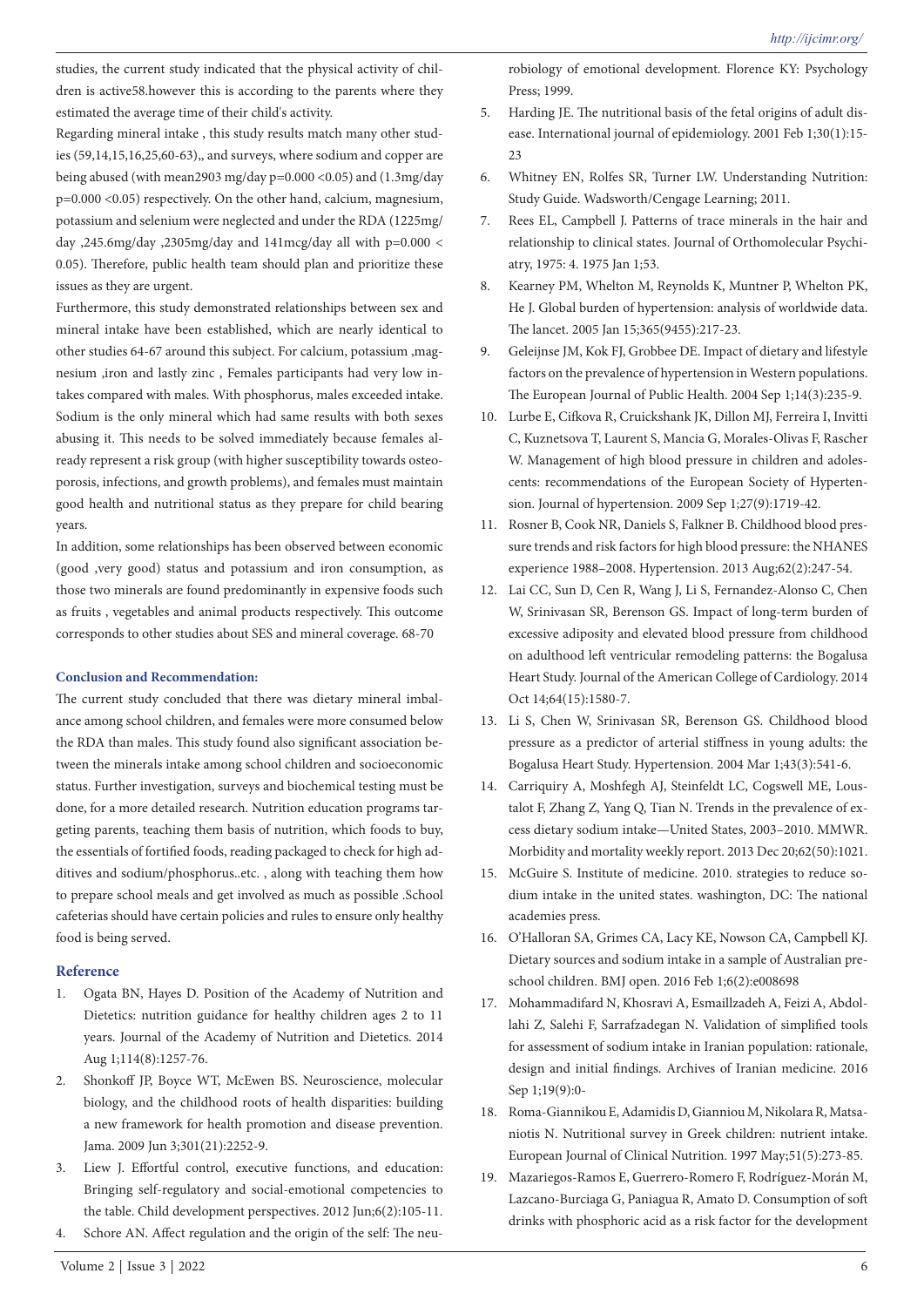of hypocalcemia in children: a case-control study. The journal of pediatrics. 1995 Jun 1;126(6):940-2.

- 20. Chusid MJ. Pyogenic hepatic abscess in infancy and childhood. Pediatrics. 1978 Oct 1;62(4):554-9.
- 21. Arthur JR, Nicol F, Hutchinson AR, Beckett GJ. The effects of selenium depletion and repletion on the metabolism of thyroid hormones in the rat. Journal of inorganic biochemistry. 1990 Jun 1;39(2):101-8.
- 22. Köhrle J, Brigelius-Flohé R, Böck A, Gärtner R, Meyer O, Flohé L. Selenium in biology: facts and medical perspectives. biological chemistry. 2000 Sep 13;381(9-10):849-64.
- 23. Flohé L. The selenoprotein glutathione peroxidase. Glutathione: chemical, biochemical and medical aspects. 1989:644-731.
- 24. Facchinetti V, CS Nery A, M Avellar M, RB Gomes C, VN de Souza M, RA Vasconcelos T. Highlights on the synthesis and biological activity of 1, 3-selenazoles. Current Organic Synthesis. 2015 Apr 1;12(2):140-9.
- 25. Knekt P, Aromaa A, Maatela J, Alfthan G, Aaran RK, Hakama M, Hakulinen T, Peto R, Teppo L. Serum selenium and subsequent risk of cancer among Finnish men and women. JNCI: Journal of the National Cancer Institute. 1990 May 16;82(10):864-8.
- 26. Willet WC, Stampfer MJ, Hunter D, Colditz GA. The Epidemiology of Selenium and Human Cancer, Trace Elements in Health and Disease Edited by A. Aition et aI 1991
- 27. World Health Organization (WHO). Environmental health criteria 58: selenium. World Health Organization: Geneva, Switzerland. 1987:91-223.
- 28. Kok FJ, van Poppel G, Melse J, Verheul E, Schouten EG, Kruyssen DH, Hofman A. Do antioxidants and polyunsaturated fatty acids have a combined association with coronary atherosclerosis?. Atherosclerosis. 1991 Jan 1;86(1):85-
- 29. Clark LC, Combs GF, Turnbull BW, Slate EH, Chalker DK, Chow J, Davis LS, Glover RA, Graham GF, Gross EG, Krongrad A. Effects of selenium supplementation for cancer prevention in patients with carcinoma of the skin: a randomized controlled trial. Jama. 1996 Dec 25;276(24):1957-63.
- 30. Rayman MP. The importance of selenium to human health. The lancet. 2000 Jul 15;356(9225):233-41.
- 31. Ortega RM, Rodríguez-Rodríguez E, Aparicio A, Jiménez-Ortega AI, Palermos C, Perea JM, Navia B, López-Sobaler AM. Young children with excess of weight show an impaired selenium status. International journal for vitamin and nutrition research. 2012 Apr 1;82(2):121.
- 32. Safaralizadeh R, Sirjani M, Pourpak Z, Kardar G, Teimourian S, Shams S, Namdar Z, Kazemnejad A, Moin M. Serum selenium concentration in healthy children living in Tehran. Biofactors. 2007;31(2):127-31.
- 33. Ge KE, Yang GU. The epidemiology of selenium deficiency in the etiological study of endemic diseases in China. The American journal of clinical nutrition. 1993 Feb 1;57(2):259S-63S.
- 34. Grantham-McGregor S, Ani C. A review of studies on the effect of iron deficiency on cognitive development in children. The Journal of nutrition. 2001 Feb 1;131(2):649S-68S.
- 35. Fesharakinia A, Zarban A, SHARIFZADEH GR. Prevalence of

zinc deficiency in elementary school children of South Khorasan Province (East Iran).2009

- 36. Grantham-McGregor S, Smith J. The Effect of Malnutrition and Micronutrient Deficiency on Children's Mental Health. Mental Health and Illness of Children and Adolescents. 2020:1-20.
- 37. Institute of Medicine (US) Standing Committee on the Scientific Evaluation of Dietary Reference Intakes. Dietary reference intakes for calcium, phosphorus, magnesium, vitamin D, and fluoride. National Academies Press (US); 1997.
- 38. Gilliland FD, Berhane KT, Li YF, Kim DH, Margolis HG. Dietary magnesium, potassium, sodium, and children's lung function. American journal of epidemiology. 2002 Jan 15;155(2):125-31.
- 39. Huerta MG, Roemmich JN, Kington ML, Bovbjerg VE, Weltman AL, Holmes VF, Patrie JT, Rogol AD, Nadler JL. Magnesium deficiency is associated with insulin resistance in obese children. Diabetes care. 2005 May 1;28(5):1175-81.
- 40. Singh M. Role of micronutrients for physical growth and mental development. The Indian journal of pediatrics. 2004 Jan 1;71(1):59-62.
- 41. Turgut S, Polat A, Inan M, Turgut G, Emmungil G, Bican M, Karakus TY, Genç O. Interaction between anemia and blood levels of iron, zinc, copper, cadmium and lead in children. The Indian Journal of Pediatrics. 2007 Sep 1;74(9):827-30.
- 42. Aburto NJ, Hanson S, Gutierrez H, Hooper L, Elliott P, Cappuccio FP. Effect of increased potassium intake on cardiovascular risk factors and disease: systematic review and meta-analyses. Bmj. 2013 Apr 4;346:f1378.
- 43. Pistelli R, Forastiere F, Corbo GM, Dell'Orco V, Brancato G, Agabiti N, Pizzabiocca A, Perucci CA. Respiratory symptoms and bronchial responsiveness are related to dietary salt intake and urinary potassium excretion in male children. European Respiratory Journal. 1993 Apr 1;6(4):517-22.
- 44. Oliveira AC, Padrão P, Moreira A, Pinto M, Neto M, Santos T, Madureira J, de Oliveira Fernandes E, Graça P, Breda J, Moreira P. Potassium urinary excretion and dietary intake: a cross-sectional analysis in 8–10 year-old children. BMC pediatrics. 2015 Dec 1;15(1):60.
- 45. Haytowitz DB, Pehrsson PR. USDA's National Food and Nutrient Analysis Program (NFNAP) produces high-quality data for USDA food composition databases: Two decades of collaboration. Food chemistry. 2018 Jan 1;238:134-8.
- 46. Thacher TD. Calcium-deficiency rickets. Endocrine Development. 2003 Jan 1;6:105-25.
- 47. Taras H. Nutrition and student performance at school. Journal of school health. 2005 Aug;75(6):199-213.
- 48. Del Rosso JM, Marek T. Class action: Improving school performance in the developing world through better Health, Nutrition and Population. The World Bank; 1996 Oct 31.
- 49. Grantham-McGregor S. Can the provision of breakfast benefit school performance?. Food and nutrition bulletin. 2005 Jun;26(2\_suppl2):S144-58.
- 50. Abidoye RO, Eze DI. Comparative school performance through better health and nutrition in Nsukka, Enugu, Nigeria. Nutrition Research. 2000 May 1;20(5):609-20.